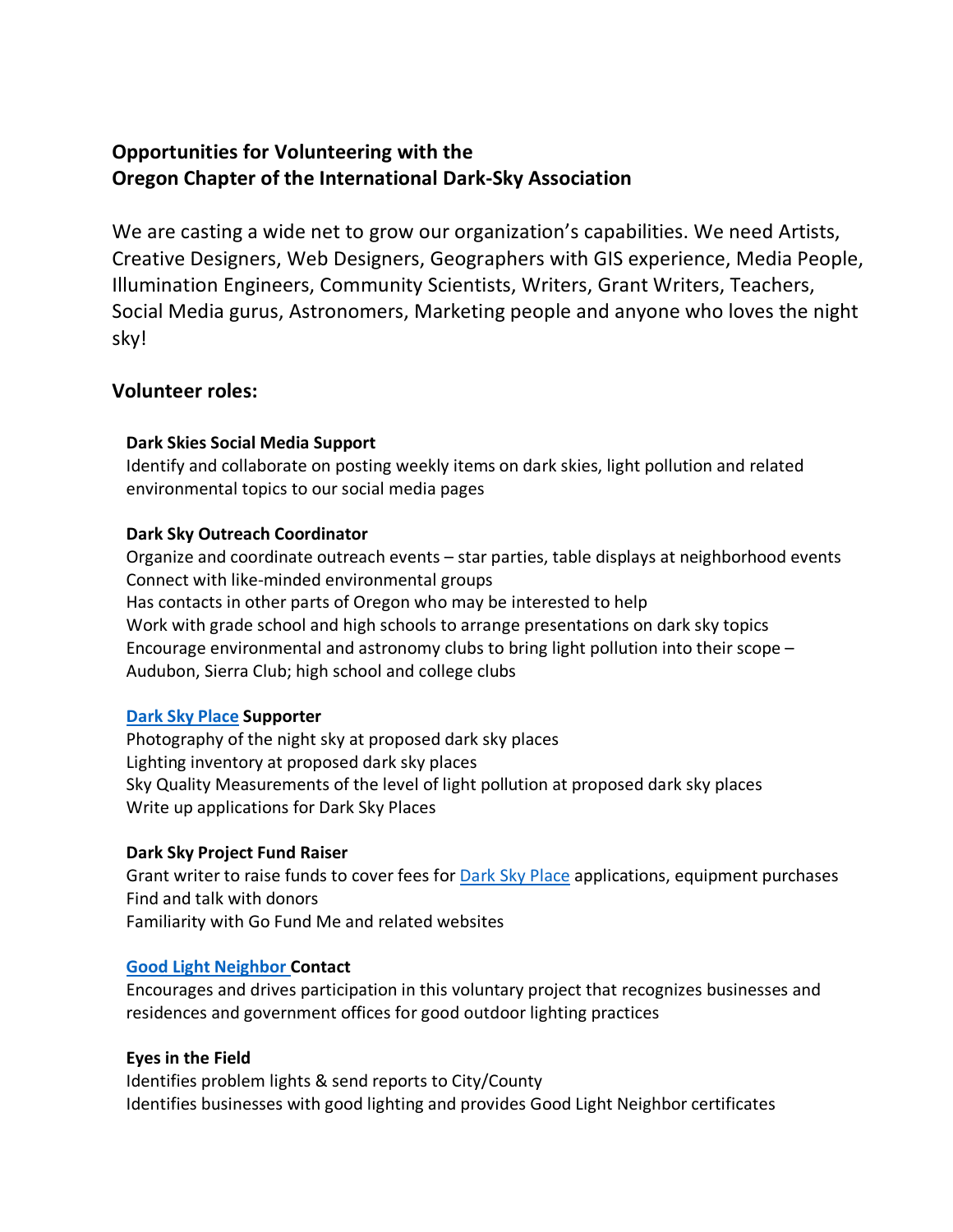Compile photos of poor lighting and good lighting examples

### **Dark Skies Government Contact**

Connect with Neighborhood Associations Work for improved lighting ordinances in Oregon cities, Counties & State

## **Dark Sky Community Science and Engineering Support – some Ideas**

- Survey cities in Oregon at night to identify the sources of the most significant light pollution the heavy hitters – by car and plane with photography support
- Contact Astronomy Clubs across Oregon to arrange the setup of Sky Quality Meters (light pollution photometers)
- Participate in research on the effects of light pollution on the people, plants and ecosystems of Oregon
- Know anyone at Google in the Street View program? how about a Night View to help inventory lights?

## **Dark Sky - Member at Large**

Support Board Members and volunteers of the Oregon Chapter of International Dark-Sky Association with special projects. This position is an open-ended opportunity based on your interests and skills.

### **Whatever Needs to be done… I'm your person!**

## **What we do**

We love the dark skies in Oregon. Unfortunately, they are fading because of light pollution. We are committed to getting the word out about the benefits of smart and safe outdoor lighting and the protection it affords for people and the wild environment. Advantages include reducing glare, light trespass, energy waste and skyglow from nearby cities.

We educate about improvements in outdoor lighting via outreach programs, star parties and social media. We work at the individual, neighborhood, city, county and state levels. Our Good Light Neighbor program recognizes residents, businesses, and organizations in Oregon that employ responsible lighting on their property – lighting that is human-, wildlife-, and night sky-friendly.

We have an expanding program to measure light pollution (skyglow) across Oregon.